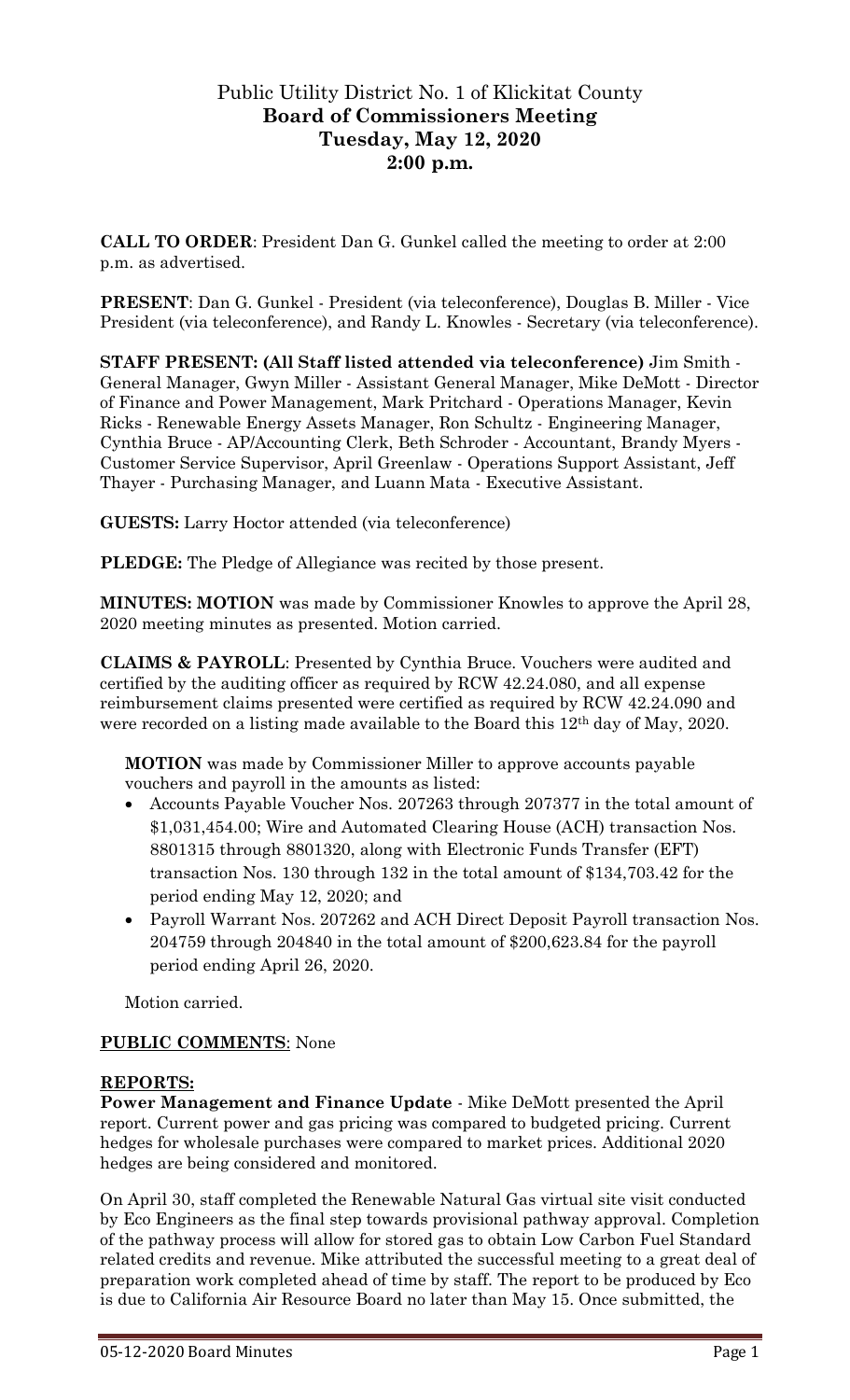timeline is not fixed for final provisional pathway approval, and the process has been taking longer than normal with CARB lately. Mike stated that British Petroleum told us they have noticed the slow CARB process for other facilities as well. We also know that there are other RNG projects at the same point in their approval process and some of them have lower carbon intensities than ours. As a result, ours may not be the first gas sold when BP begins pulling gas from storage. As a result, we explored starting the PSE contract prior to July 1 to take advantage of the fixed price, but PSE would like to stay with the agreed upon date.

White Creek generation year-to-date was reviewed and remains above budget and reflects average project output. Our revenue from this generation asset is projected to be lower than budget this year, due to high production months YTD coinciding with months with low market prices.

The Bonneville Power Administration's BP-22 integrated resource plan process has started. First steps include completing load forecasts to determine Tier 1 shares and non-BPA purchase requirements for the BP-22 contract period. Load forecasting will address inclusion or exclusion of current large customer loads that do not have longterm history with KPUD. Scenarios related to inclusion or exclusion of these loads were discussed.

Mike continues participation in the Northwest Requirements Utilities post-2028 working group. The group is meeting virtually approximately four hours a month and completing research on the side. There is a large focus on post-2028 BPA contract and the methodologies BPA might use to determine Tier 1 allocations to utilities. NRU completed a high-level evaluation of the potential post-2028 contract options to provide some metrics to work from. Mike reviewed the market vs BPA Tier 1 rates through 2028 with the Board. BPA pricing demonstrates that their 2028 forecasts are likely not too far outside of the market rates when all factors are considered. He concluded from this that BPA is likely to remain a very attractive power supply choice post-2028 and that the Tier 1 allocations are very important. These future power supply options should be a part of the next strategic planning session.

It is a little early to determine COVID-19 impacts on customer loads and KPUD revenue. BPA meter reads for April loads were higher than average when adjusting for new larger customer loads. We have not seen any overall load reductions that have stood out yet. Mike feels the next billing period will begin to show impacts.

**Renewable Energy Assets Report** - Kevin Ricks presented the department report for April. Reliability was impacted due to the unscheduled outage, but with the planned maintenance completed during this unscheduled outage, Kevin is optimistic reliability will stabilize and allow focus to move towards gas supply maximization projects.

Kevin added some new data on plant performance to his board report. Commissioner Gunkel asked that Jim and Kevin also develop a capacity factor that reflects actual RNG production vs the maximum possible without allowances for any sort of disruptions. Kevin also added the work order listing that shows what's in process, completed, or planned but not addressed.

We have hired Mark Heuett General Contractors to complete the construction for 6 new "in-fill" wells on the landfill. If we do moderately well increasing gas quantity, we estimate it would be a 4-month return on our investment.

Kevin discussed the purchase of a spare NRU plate-fin heat exchanger at length.

**COMMISSIONER DAN GUNKEL** - Commissioner Gunkel received an email from Energy Northwest stating they have had one employee test positive for COVID-19 in which they outlined their reaction efforts to this event. He also stated that he has been accepted as an official Klickitat PUD District 3 candidate.

**COMMISSIONER DOUGLAS MILLER** - Commissioner Miller did not have a report.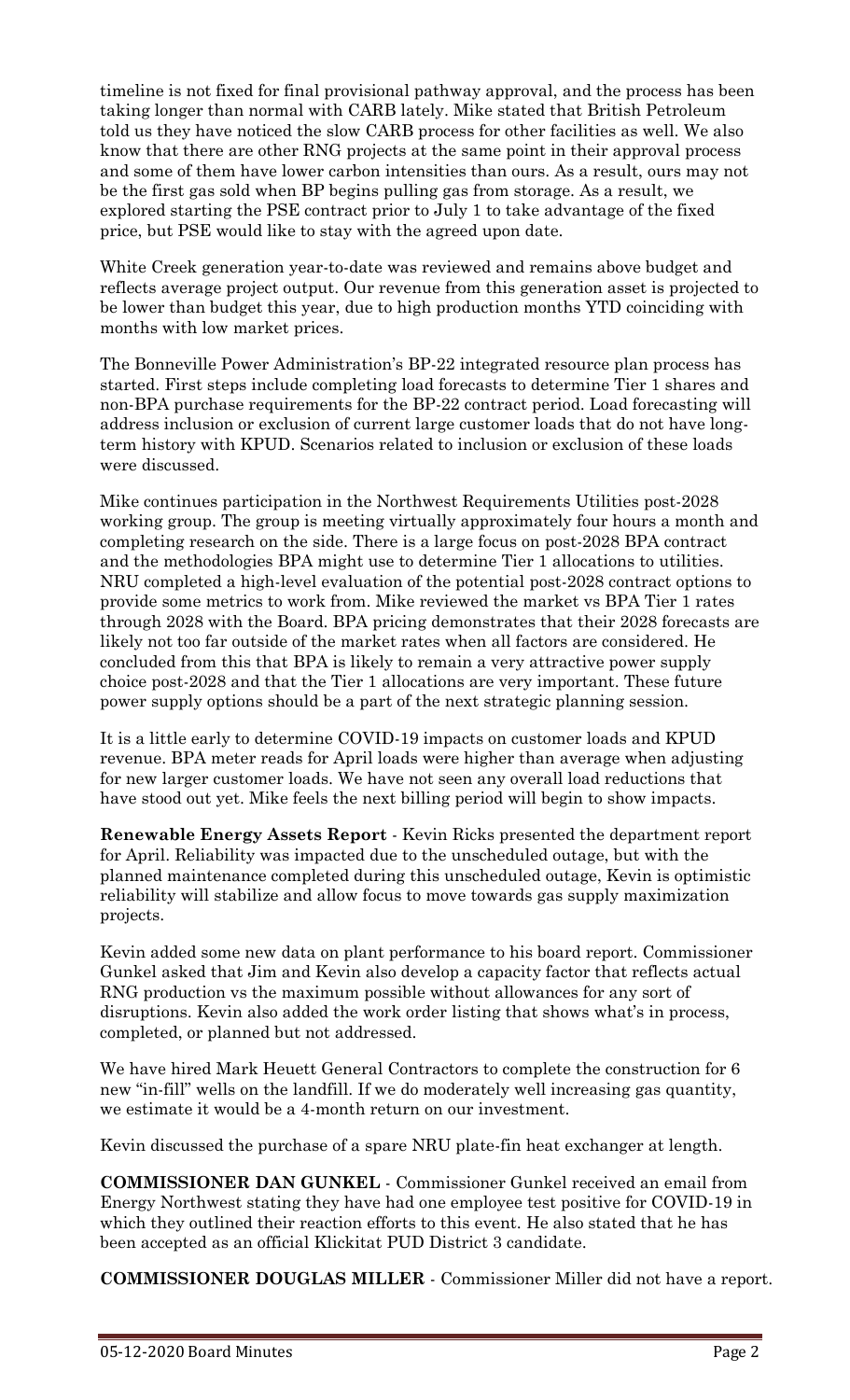**COMMISSIONER RANDY KNOWLES** - Commissioner Knowles stated that the City of Bingen had a problem with their water system. He was informed that some of our water crew assisted them with their issues. He asked that staff pass on the appreciation of their efforts from the board.

**ASSISTANT GENERAL MANAGER** - Gwyn Miller presented our current utility operation update.

- COVID-19 Efforts Gwyn stated that her focus is guiding the utility's COVID-19 response. There are conference calls nearly every morning with new employee or work requirements to follow or clarify. Yakima County remains the topic of conversation: partially due to their proximity to us, but also because of the rapid increase in cases in their area. Klickitat County is not eligible for the Governor's Opening Phase I as the county had new cases reported this last weekend. Until our county has three weeks without any new cases, we will continue our current stage. We also recognize that our reporting information has a lag, so we want to be considerate of this as well. The "Safe Start" Washington approach impacts our county and our workforce. It is a good resource if you have requirement questions. Hospitals in our area are ready and able, they are also not busy. We have been informed that there is ample testing available. If any of our staff demonstrates symptoms, our staff will be given priority. However, if anyone else in their household is showing symptoms, they are not necessarily given priority for testing. This means that the entire household is placed in quarantine. This quarantine lasts for 14 days or longer. Once the individual testing positive no longer displays symptoms, the 14-day quarantine begin.
- Return to work We will continue to operate as we have. Crews are concentrating on our vegetation management efforts and on critical maintenance items. Right-of-way clearing is also continuing with contractors. Meter reading has been determined to be essential and we are planning on getting back to regularly reading our routes. We did estimate many accounts in April to minimize staff and public exposure with more people being at home. Washington State Department of Labor and Industries has authorized a limited opening of construction. The requirements for construction sites have been ambiguous; we are still working through all of the requirements. One requirement is to wear masks at all times. We have fire resistant facemasks for our field staff, but to meet the state requirements our supply levels may not be sufficient and lead-time for ordering is long. We are always monitoring for updates. The suspension of late fees and disconnects continue through the end of May. Commissioner Gunkel stated that due to the delays in reported information he does not feel we have the whole story for our state. Therefore, he can understand this situation is frustrating as the employer, who is trying, could be penalized if they don't meet all of the regulations. Gwyn feels we have taken a reasonable approach, having been very successful obtaining supplies and PPE, but there are still shortages anticipated through the end of the year. We will continue to encourage customers to use the technology resources available. Gwyn also discussed the state is requiring employers to do contact tracing and complete the contact follow-up notifications as well. Currently, there are not enough state employees to meet the opening requirements. This places the onus on employers. We will have some work to do.

Although we do not have public entering our building our staff remains busy as we are completing our essential work every day. Our IT department's workload has been astronomical during this process. They have maintained our office system integrity along with supporting staff working remotely. We are very fortunate to have the team we do.

 Insurance - On a positive note, our last insurance bill was at a record low. Our cost last month was \$65,000. Gwyn said prescription costs remained the same, but actual medical costs were significantly reduced. It could be because of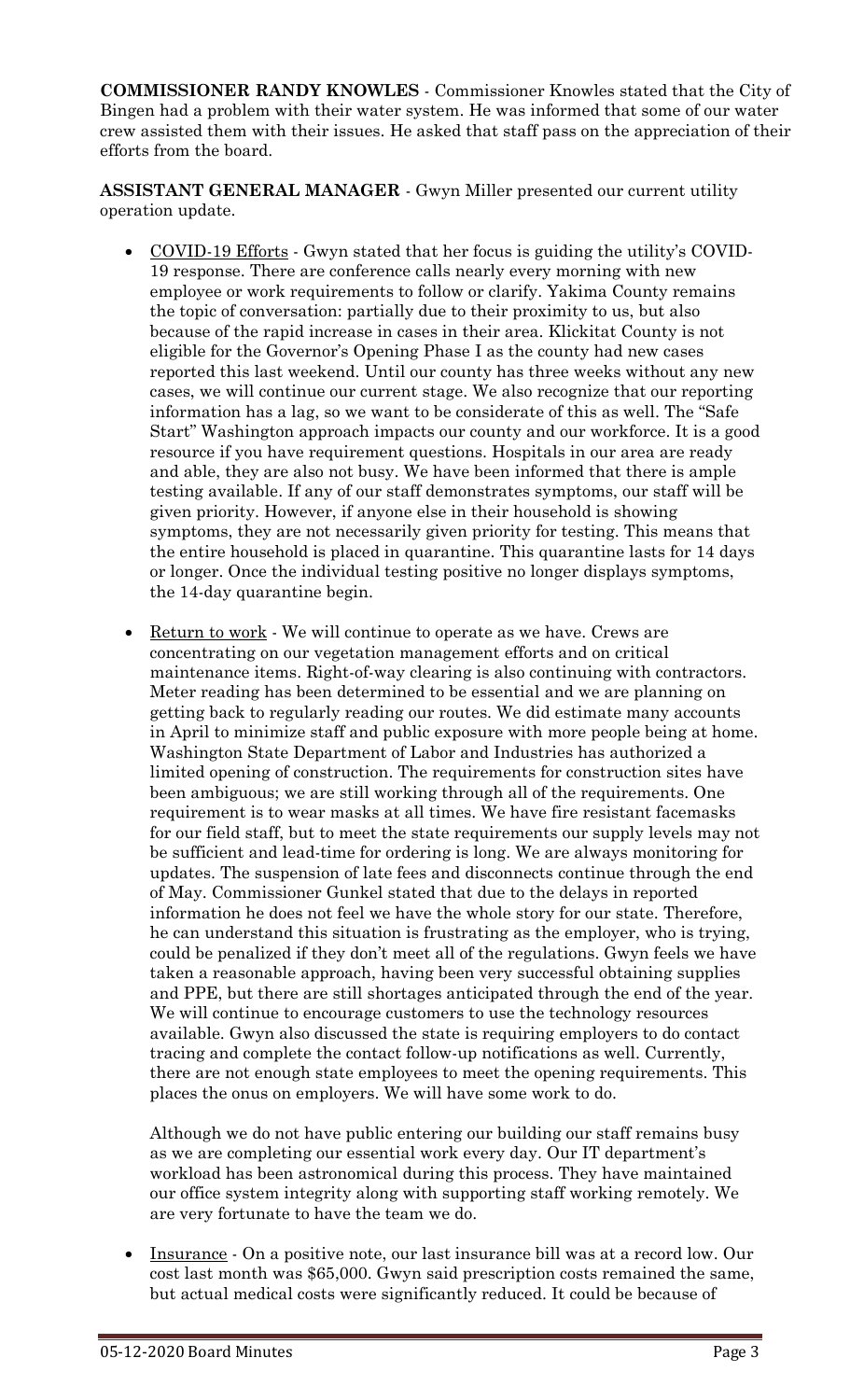suspension of elective procedures last month. Our dental is not included in this cost, but dental offices were closed last month as well. It appears that medical facilities are being avoided. Mental health and substance abuse services have seen significant increases throughout the country.

## **GENERAL MANAGER** - The complete report can be found at:

[htp://www.klickitatpud.com/topicalMenu/commissioners/GM\\_Reports.aspx](http://www.klickitatpud.com/topicalMenu/commissioners/GM_Reports.aspx) In addition to the written report, Jim Smith presented the following information:

- Strategic Planning Session Jim has contacted Therese Hampton to conduct our next strategic planning session. She is available in late August or the beginning of September. Jim recommended that we rework our strategic plan. Our last plan focused on building our RNG facility and maximizing the benefit of our assets and laid out the direction for improving our financial position. Jim proposed our focus move towards laying out key systems and work that will start to provide the data we will need to guide our strategic goals, such as automated metering system installation, prepaid metering, community solar partnerships, debt repayment and evaluation of capacity markets post 2028. Commissioner Gunkel stated that given we have delivered on a long-term gas sales contract, the sooner we can schedule this session the better as far as timing. We now have numbers and reality instead of the "what if". Jim and Gwyn will develop the agendas and proposed dates.
- Department of Ecology Letter Jim provided a letter of support for Republic Services' efforts regarding stationary emitters. Our focus is to support rule making that takes into consideration landfills that have invested in well field collection optimization equipment and/or beneficial use projects. And that those facilities are released from the direct emitter status requirements. The Board agreed with the support letter. Jim will sign the letter on behalf of President Gunkel.
- Communication Jim has been meeting with departments this week. It is nice to get back to seeing individuals, even if the distancing is tricky to deal with. The weekly video updates have been a positive addition to his communication with employees, but doesn't replace the face-to-face interactions. He is considering continuing the video updates even after the work situation returns to normal.
- Small Business Assistance program Brandy Myers stated that this program has received a great response. She has received the second batch of recommendations from Klickitat County. There have been 64 applications received in the two weeks the program has been available. Staff and the county Economic Development office are continuing to reach out to businesses. Brandy feels we are just starting to gain momentum. Jim mentioned that he received a call from Northern Wasco PUD inquiring about the program. Brandy spoke with someone last week and explained the program. Chelan PUD has also reached out. Brandy stated that she has received questions from multiple colleagues involved in the Washington Public Utility Association customer service group as well. Commissioner Gunkel congratulated staff on the efforts and quick development of this program. Brandy thanked the Board for the direction and the latitude to implement a program to meet a need in our communities. Our target is to reach 200 businesses.
- Thank you Lastly, Jim thanked the board for its support when he promoted Gwyn Miller to the Assistant General Manager position. She has been extremely valuable to our customers and our employees in this larger role.

## **AGENDA ITEMS:**

A. PREQUALIFICATION OF PROFESSIONAL SERVICES CONTRACTORS - **MOTION** was made by Commissioner Miller to approve the addition of Northwest Safety Service, LLC; and approve the renewal of Electrical